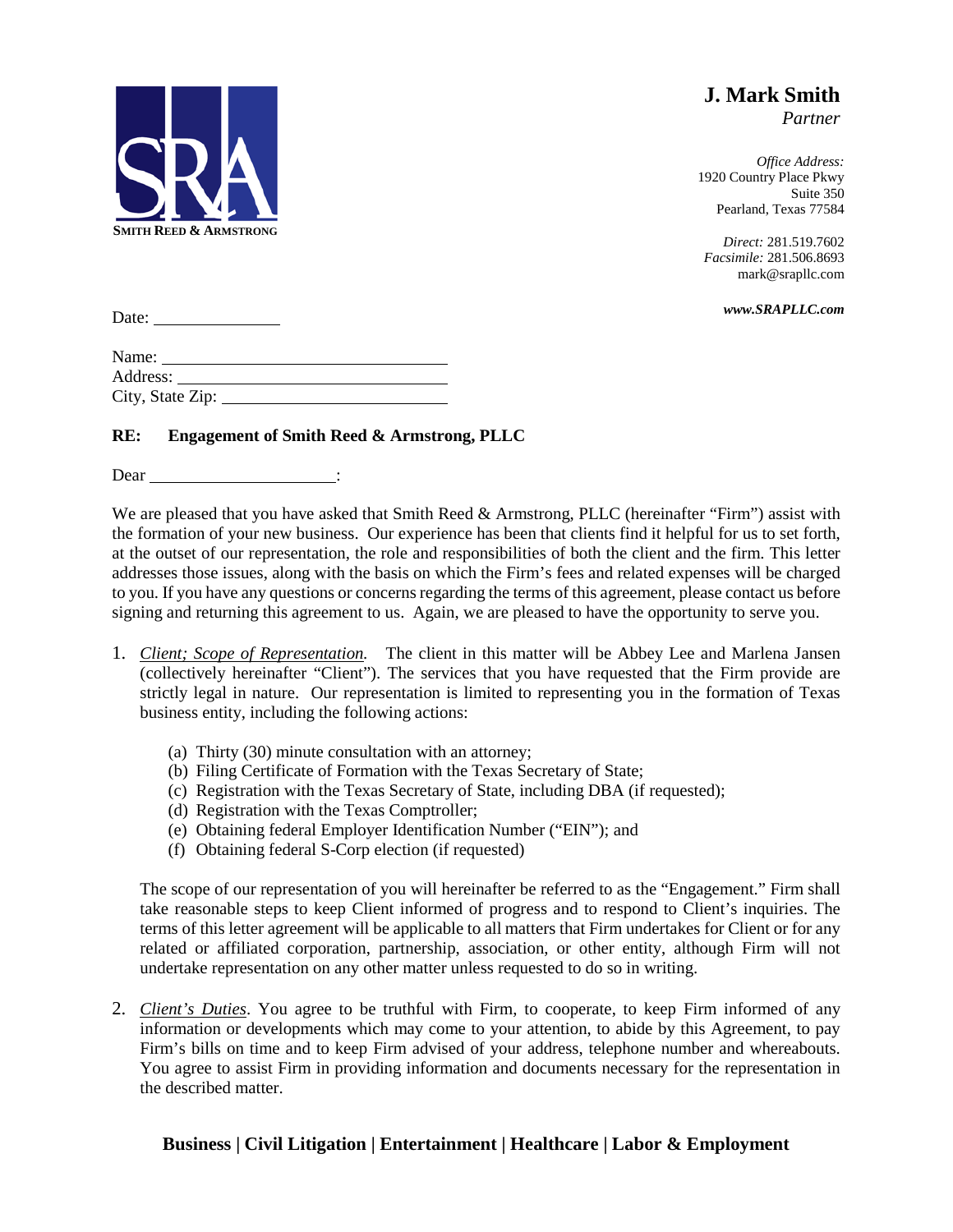

- 3. *Preserving Confidences.* We appreciate that we will be privy to confidential information and we will take steps to maintain this confidentiality, all in compliance with the applicable rules of professional conduct. Communications between clients and attorneys are generally privileged and cannot be inquired into by third parties. That privilege may be lost, however, if you disclose the contents of otherwise privileged communications with your counsel, or if you do not take reasonable steps to protect the confidentiality of our communications. You should refrain from disclosing to third parties the contents of any of the communications you have with us. This includes refraining from oral disclosures as well as not permitting others to view copies of our written correspondence. If we communicate by email, you should never forward our emails to anyone else. Additionally, we confirm that you approve the use of internet e-mail communication without encryption. These and any other practical steps you can take to ensure that our attorney/client communications are not disclosed to third parties will be invaluable in protecting your right to claim the full protections of confidentiality under the attorney/client privilege.
- 4. *Communications Regarding Engagement*. We will report to and take direction from you. If you ever want us to report directly to another person or coordinate with other counsel currently handling legal matters for you, you must notify us in writing and we will be happy to do so. Of course, we are pleased to answer any questions you may ever have of us. We will communicate primarily via phone and email. We will rely on you to provide us all facts and documents related to our representation as quickly and efficiently as possible. We cannot effectively represent you if we have inaccurate or incomplete information.
- 5. *Conflicts*. You are aware that my Firm represents many other companies and individuals. We confirm that you do not object to the Firm's undertaking to represent clients in other matters that are not substantially related to our work for you, even if the interests of such clients in those other matters are adverse to yours. We agree, however, that this prospective consent to conflicting representation shall not apply in any instance where, as the result of our representation of you, we have obtained sensitive, proprietary or otherwise confidential information that, if known to any such other client of the Firm's, could be used to your disadvantage.
- 6. *Fees:* Client agrees to pay Attorney a flat fee of \$750.00 related to Attorney time and all filing fees spent on this matter. The fee does not include unusual expense. Unusual expenses are not expected for this matter, but will be charged pursuant to Section 8 below if incurred. An example of unusual expenses would be translation services for any documents which must be translated into a language other than English. Fees must be paid in full prior to commencement of this Engagement.
- 7. *Expenses.* We will include on our statements separate charges for expenses incurred in connection with our Engagement. Expenses include but are not limited to copies, messenger and delivery fees, computerized research, travel, filing fees, and court reporters. Our charge for photocopies is 15¢ per page and we do not charge for faxes. Fees and expenses of any third-party vendors (such as consultants and experts, if any) will be billed directly to you for your direct payment to the vendor. So far, we do not anticipate the need to hire any consultants or experts and will not do so without prior written approval from you.
- 8. *Billing*. Invoices will be provided monthly for work performed and expenses recorded during the previous month. Payment is due within 30 days of the Invoice date. Occasionally, expenses will take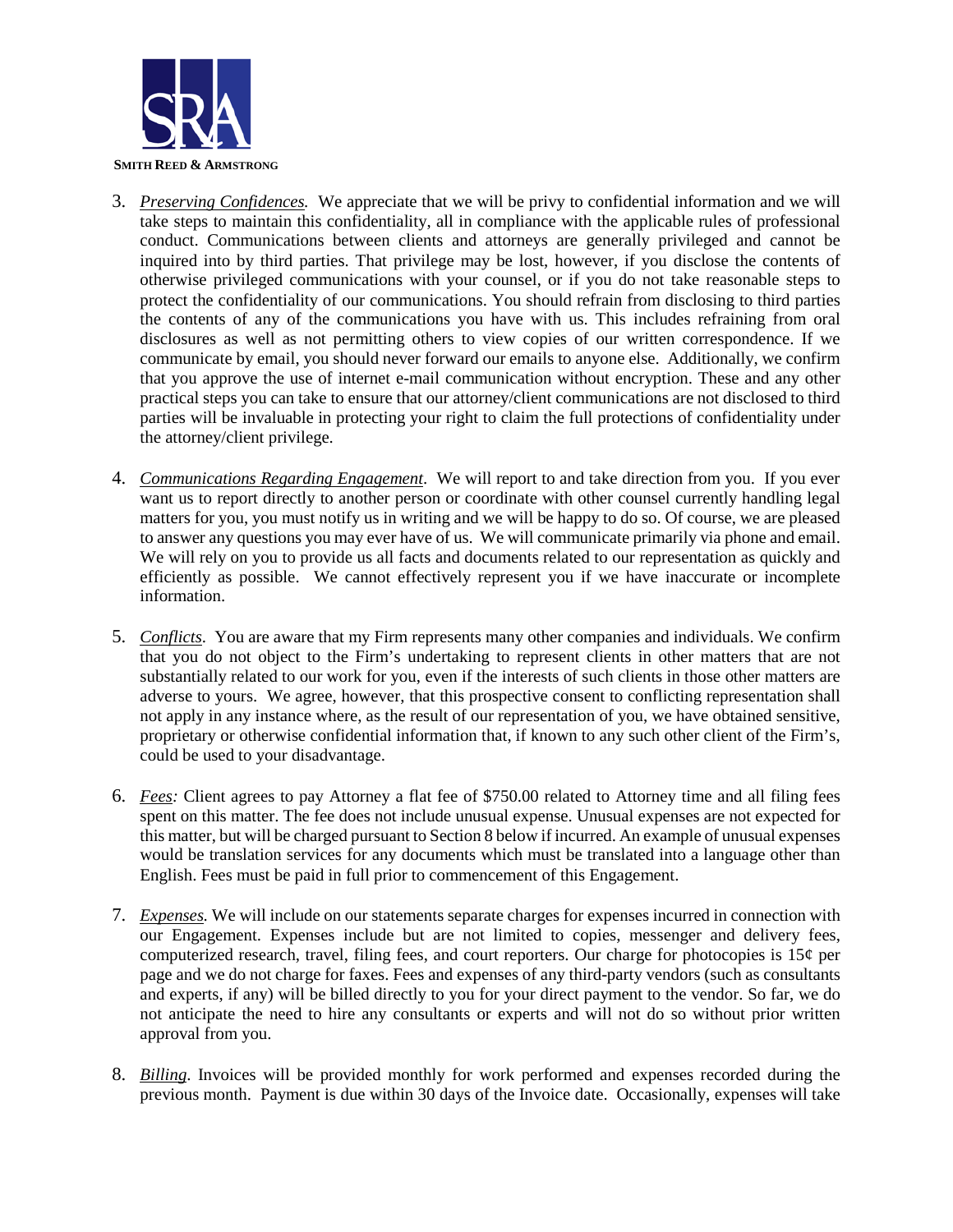

more than a month to appear on our invoices, particularly where they are charged by a third-party vendor. Due to the confidential nature of our work, we submit our invoices via email.

- 9. *Research.* We may need to perform legal research to represent you in the Engagement. This means that the time we spend looking up and reading cases, statutes, and legislative history will be billed to you.
- 10. *Interest on Past Due Accounts*. We confirm that the Firm charges interest on past-due accounts receivable. Payment is due within 30 days of the invoice date. Interest will begin to accrue on all balances 45 days after the invoice date, *i.e.*, not until they are 30 days past due. The rate of interest will be 6% simple interest.
- 11. *Termination of Engagement*. Either party to this agreement may terminate the engagement at any time for any reason by written notice, subject on our part to the applicable rules of professional conduct. Additionally, we reserve the right to terminate our representation if payment is not received within 30 days of the date of a statement, and you agree that we may withdraw from your representation, and that you will not oppose our withdrawal, if payment has not been received within this period. In the event that we terminate the engagement, we will take reasonable steps to protect your interests in the above matter. Unless previously terminated, our representation will terminate upon our sending you our final invoice for services rendered in this Engagement.
- 12. *Retention and Disposition of Documents.* Following such termination, any nonpublic information you have supplied to my firm will be kept confidential in accordance with applicable rules of professional conduct. For various reasons, including minimization of unnecessary storage expenses, we reserve the right to dispose of file materials according to our document retention procedures absent contrary, written instructions from you.
- 13. *Disclaimer of Guarantee and Estimates*. It is understood and agreed that the Firm cannot warrant or guarantee the outcome of the case. The Firm has not represented to you that you will recover any damages, compensation or other funds as a result of this matter. You also understand that obtaining a judgment does not guarantee that the opposing parties will be capable or willing to satisfy the judgment. Nothing in this Agreement and nothing in Firm's statements to you shall be construed as a promise or guarantee about the outcome of the matter. Further, Firm's comments about the outcome of the matter are expressions of opinion only. Any estimate of fees given by Firm shall not be a guarantee. Actual fees may vary from estimates given.
- 14. *Entire Agreement*. This Agreement contains the entire agreement of the parties. No other agreement, statement, or promise made on or before the effective date of this Agreement shall be binding on the parties.
- 15. *Severability in Event of Partial Invalidity*. If any provision of this Agreement is held in whole or in part to be unenforceable for any reason, the remainder of that provision and of the entire Agreement shall be severable and remain in effect.
- 16. *Texas Law to Apply***.** This Agreement shall be construed under and in accordance with the laws of the State of Texas, and all obligations of the parties created hereunder are performable in Brazoria County, Texas.